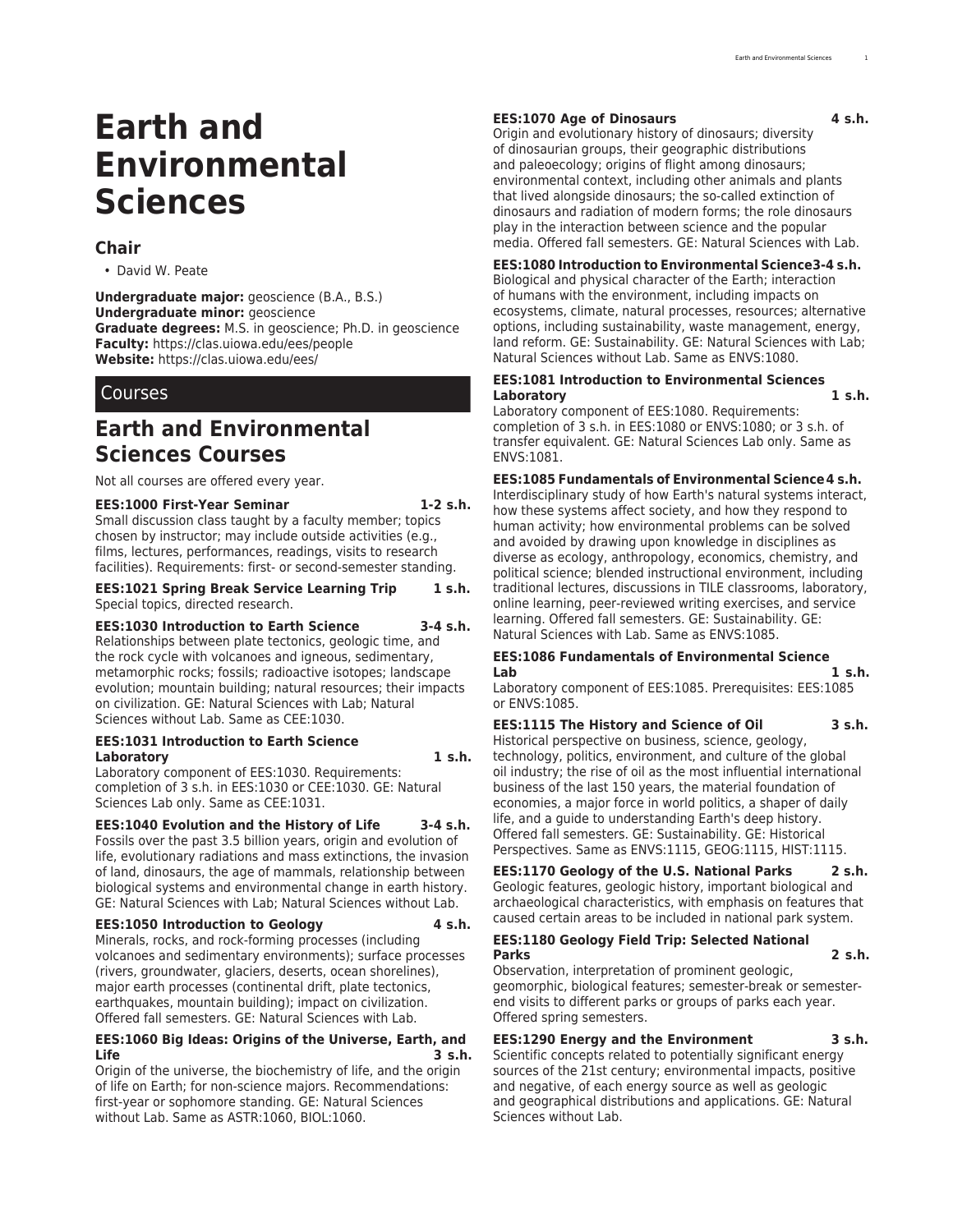#### **EES:1400 Natural Disasters 3 s.h.**

How earth-atmosphere-hydrosphere-space systems produce events catastrophic to humans on the scale of individual lives to civilizations; root causes of earthquakes, landslides, volcanic eruptions, floods, hurricanes, tsunami, tornadoes, and asteroid impact, and their local, national, and global impact; spatial and temporal occurrences of these hazards; methods and processes for hazard preparedness, response, and recovery; social, economic, and policy aspects that affect and compound the magnitude of disasters associated with natural phenomena; case studies drawn from contemporary

#### **EES:2001 Second-Year Field Trip for Earth and Environmental Sciences 1 s.h.**

and ancient societies. GE: Natural Sciences without Lab.

Opportunity for students to begin developing an appreciation of earth system and earth history scales; application of classroom learning to field-based inquiry; real-world examples of introductory course material in an outdoor classroom setting. Prerequisites: EES:1030 or EES:1050 or EES:1080 or ENVS:1080. Requirements: geoscience or environmental sciences major. Same as ENVS:2001.

## **EES:2010 Interdisciplinary Environmental Seminar1 s.h.**

Discover research, explore careers, and build connections. Requirements: first- or second-year standing. Same as ENVS:2010, GEOG:2010.

### **EES:2190 Directed Study arr.**

Special topics, independent research.

#### **EES:2200 Historical Geology 4 s.h.**

Framework of earth history that is essential to understand how the earth system works; investigation of physical, biological, atmospheric, oceanographic, and chemical history of the earth to prepare for further earth and environmental science courses. Prerequisites: EES:1030 or EES:1050 or EES:1080 or ENVS:1080 or EES:1085 or ENVS:1085. Same as  $ENVS:2200$ 

#### **EES:2310 Introduction to Climatology 3 s.h.**

Introduction to atmospheric processes that determine weather and climate; flow of energy through the atmosphere, distribution and movement of moisture and air, and atmospheric disturbances such as cyclones, hurricanes and tornadoes, and climate change. Recommendations: GEOG:1020 or similar earth systems science course. Same as GEOG:2310.

#### **EES:2410 Mineralogy 4 s.h.**

Physical, chemical, and optical properties of minerals; phase relations; structures; associations; diagnostic features for identification. Offered fall semesters. Prerequisites: (CHEM:1110 or CHEM:1070) and (EES:1050 or EES:1030).

#### **EES:2831 Geologic Field Methods 3 s.h.**

Basic methods of geologic fieldwork in southwest Montana using topographic maps and GPS to locate oneself, identifying geologic map units (including superficial deposits), recognizing geologic contacts, constructing stratigraphic sections, measuring planar structures, and making geologic maps complete with a legend and cross-section. Offered summer sessions. Prerequisites: EES:1400 or EES:1080 or EES:1030 or EES:1050.

**EES:3000 Geologic Training Assignment 1-3 s.h.** Practical experience.

#### **EES:3001 Third-Year Field Trip for Earth and Environmental Sciences 1 s.h.**

Opportunity for students to apply their major coursework to real-world problems; field trip to visit parks, mines, and/or quarries in Missouri and Arkansas that illustrate many of the lessons learned in EES:2410 and EES:3500. Prerequisites: EES:1030 or EES:1050 or EES:1080 or ENVS:1080 or EES:2410. Requirements: geoscience or environmental sciences major, and junior standing. Same as ENVS:3001.

## **EES:3003 Natural History Research Collections 3 s.h.**

Techniques, methods, and issues specific to natural history research collections; practice in preparing and cleaning specimens; role of natural history specimens in modern scientific research. Recommendations: basic understanding of the diversity of plants and animals and natural history museum collections, MUSM:3001 or MUSM:3200, and BIOL:1411 or BIOL:1412; or other experience. Same as MUSM:3003.

## **EES:3010 Interdisciplinary Environmental Seminar1 s.h.**

Role of sciences in environmental issues and problems; progression from observation to evaluation to design of better questions and experiments. Requirements: third- or fourthyear standing. Same as ENVS:3010, GEOG:3003.

## **EES:3020 Earth Surface Processes 3 s.h.**

Basic geomorphic and environmental processes that shape the earth's surface; emphasis on erosion, transport, deposition by land mass movement (creep, landslides, earth flow), fluid agents (wind, water, ice); methods used to study these processes. Recommendations: EES:1050 or EES:1080 or ENVS:1080 or GEOG:1020 or EES:1085 or ENVS:1085. Same as ENVS:3020, GEOG:3020.

## **EES:3030 Conservation Paleobiology 4 s.h.**

Exploration of how near- and deep-time geologic record pertains to conservation; restoration targets; best practices for conservation of ecosystems; human impacts. Same as ENVS:3030.

## **EES:3050 Geology of Iowa 2 s.h.**

Exploration of geologic history responsible for landscape, soil, rocks, fossils, water, and natural resources of Iowa; background of Iowa's natural history; preparation for K-12 educators to deliver earth and environmental science content in their own classrooms, utilizing natural landscapes in Iowa. Same as ENVS:3050.

#### **EES:3051 Geology of Iowa Field Trip 1 s.h.**

Exploration of the geologic history responsible for landscape, soil, rocks, fossils, water, and natural resources of Iowa; fieldbased examples of Iowa's natural history; preparation for K-12 educators to deliver earth and environmental science content in their own classrooms utilizing the natural landscapes in Iowa. Recommendations: EES:3050. Same as ENVS:3051.

**EES:3060 Ecology and Natural History of Iowa 3 s.h.** Plant and animal communities, landforms, and geologic history of Iowa; local area fieldwork; students learn identification and survey techniques, and interact with local naturalists.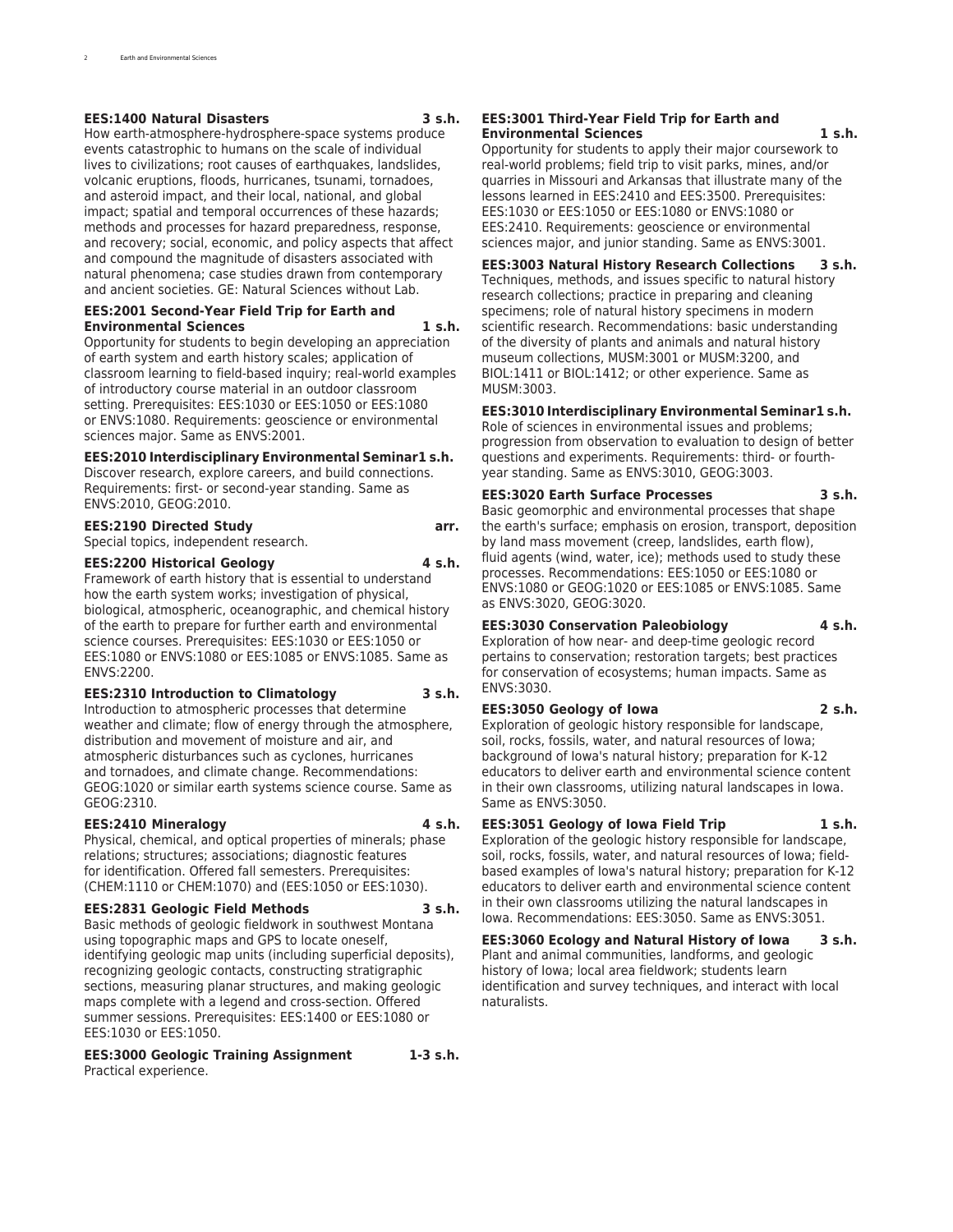### **EES:3070 Marine Ecosystems and Conservation 3 s.h.**

Introduction to ocean ecosystems, including coral reefs, mangroves, estuaries and salt marshes, sandy and rocky shores, seagrass and kelp beds, the deep sea, plankton; biodiversity of each ecosystem; interrelationship of biota and physical/chemical environment; interactions among organisms, including food webs and symbiosis; local and global threats such as overfishing, pollution, ocean acidification, global warming, sea level change; ongoing biodiversity crisis, solutions for conservation problems.

#### **EES:3080 Introduction to Oceanography 2 s.h.**

Descriptive, chemical, physical, biological, geological aspects of oceans; impact on weather, climate, shorelines, food supply, other aspects of civilization. Offered spring semesters. Recommendations: knowledge of basic chemistry, biology, physics, earth science.

#### **EES:3100 Earth and Planetary Remote Sensing 4 s.h.**

Remote sensing of the earth's surface from aircraft, satellites; aerial photograph interpretation; remote sensing systems, methods, data analysis using electromagnetic spectrum and digital processing techniques, including visible, infrared, microwave radiation; remote sensing applied to geologic and environmental problems. Prerequisites: EES:1030 or EES:1050 or EES:1080 or EES:1085. Same as ENVS:3100.

**EES:3110 Chemical Evolution of the Oceans 3 s.h.** Investigation of various physicochemical states oceans have assumed over the past four billion years of Earth history; use of isotope geochemistry as a proxy for ancient ocean conditions; focus on integrated Earth system science, paleoceanographic and paleoclimate modeling, role of chemical stratigraphy in deciphering past climate states of ocean-atmosphere system; relationship between chemical changes in ocean/atmosphere and biological systems of the Earth. Same as ENVS:3110.

#### **EES:3130 Career Path Planning for Earth and Environmental Sciences 1 s.h.**

Opportunity to cultivate a sense of what employers deem as important skills beyond the technical requirements, develop a set of polished application materials and practice interviewing skills, and investigate a wide variety of potential career paths through interaction with department alumni.

#### **EES:3150 Sustainability Project arr.**

Individual or collective project related to sustainability under the direction and supervision of a faculty member; involves regularly scheduled meetings, data collection and interpretation, and a final project report.

#### **EES:3160 Field Trip 1-3 s.h.**

Field trip to an area of geologic interest, such as localities in the Midwest, Hawaii, Grand Canyon (Arizona), Rio Grande Rift (New Mexico), Death Valley (California, Nevada), Appalachian Mountains (Virginia), as well as international destinations such as the Caribbean and China; preceded by weekly discussions of destination's geology.

#### **EES:3190 Directed Study arr.**

Special topics, independent research.

## **EES:3200 Collection Care and Management 3 s.h.**

How a museum's management policy relates to its administrative, legal, and ethical obligations to its collections; acquisitions, deaccessions, collection use, data standards, storage environment, health, safety, documentation. Same as MUSM:3200.

#### **EES:3210 Principles of Paleontology 3 s.h.**

Patterns of evolution in fossil record; species and analysis of their evolutionary relationships; paleoecology, paleocommunity evolution; evolutionary radiation and mass extinctions; large-scale relationships between biodiversity and climatic change. Offered fall semesters.

#### **EES:3220 Evolution of the Vertebrates 4 s.h.**

Evolutionary history of vertebrates revealed by fossils and information from living animals; biogeographic, stratigraphic, paleoecological aspects of selected groups, especially mammals and dinosaurs; transitions from aquatic to terrestrial life, origins of flight, major events in vertebrate history (including mass extinctions and explosive radiations). Requirements: introductory course in geoscience, bioscience, or physical anthropology.

## **EES:3260 Wetlands: Function, Geography, and Management 3 s.h.**

Hydrological, geomorphological, and ecological processes and their interaction in wetlands; geographic differences in wetlands based on climate and hydrology; wetlands, lakes, and rivers; role of wetlands in drainage basin hydrology and flooding; values and valuation of wetlands; wetland law and wetland delineation; wetlands and water resources. Prerequisites: GEOG:2310 or GEOG:2374. Same as GEOG:3320.

#### **EES:3300 Sedimentary Geology 4 s.h.**

Basic concepts of sedimentology, stratigraphy, depositional environments, sedimentary petrology; hands-on analyses of sediments and sedimentary rocks, including thin-section petrography; lecture/laboratory. Offered fall semesters.

## **EES:3350 Active Tectonics 3 s.h.**

Exploration of current topics in active tectonics and earthquake research through applications of earthquake physics, earthquake seismology, geodesy, paleoseismoloy, tectonic geomorphology, and earthquake hazards assessment.

#### **EES:3360 Soil Genesis and Geomorphology 3 s.h.**

Introduction to soil genesis, soil geomorphology, and classification including the basics of soil profile description and soil-landscape, soil-vegetation, and soil-climate relationships; emphasis on study of soils as the interface between living and non-living Earth systems and the role of soils in sustaining ecosystems and human societies; short field excursions and a weekend field trip. Requirements: college earth science and chemistry. Same as GEOG:3360.

### **EES:3380 Fluvial Geomorphology 3 s.h.**

Hydrologic principles, stream channel processes, and fluvial geomorphology within drainage basin systems; spatial and temporal variations in water distribution, analysis of hydrological data, flow mechanisms, sediment transport, forecasting procedures, hydrograph construction, modeling. Requirements: EES:3020 or another 3000-level geology or hydraulics course. Same as CEE:3328.

#### **EES:3390 Integrated Watershed Analysis 3 s.h.**

Integration of existing knowledge of physical, hydrological, and environmental processes with management issues and challenges in water resources and environmental management; aspects of water quantity and quality, water use and treatment; basin management issues related to forestry, agriculture, urbanization, floods, droughts.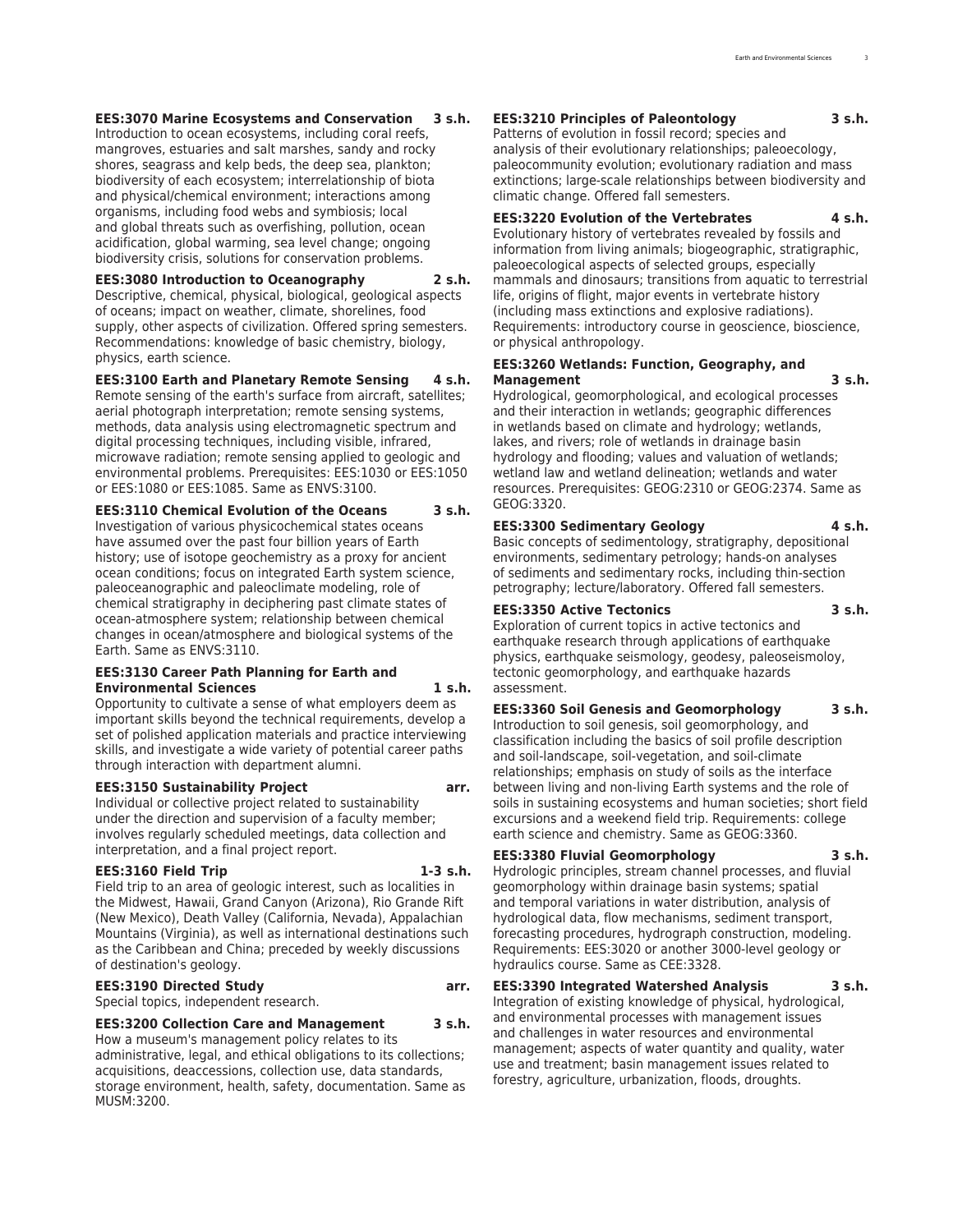## **EES:3500 Igneous and Metamorphic Petrology 4 s.h.**

Nature, origin, and petrography of igneous and metamorphic rocks in hand specimen and thin-section. Offered spring semesters. Prerequisites: (MATH:1010 or MATH:0100 or MATH:1020 or MATH:1850) and (EES:1050 or EES:1030) and (CHEM:1110 or CHEM:1070) and EES:2410.

## **EES:3770 Global Stratigraphy 3 s.h.**

Types of stratigraphy (e.g., biostratigraphy,

lithostratigraphy, sequence stratigraphy, chemostratigraphy, magnetostratigraphy, cyclostratigraphy, chronostratigraphy) that share a number of procedures and practices and how differences cloud understanding of Earth history; central role of stratigraphy in modern geoscience pursuits; issue of time in stratigraphic record as an organizing theme for investigation of comparative stratigraphy.

### **EES:3840 Structural Geology 4 s.h.**

Rock deformation; description, classification of geologic structures such as faults and folds; processes that generate geologic structures; solution of structural problems; interpretation of geologic maps. Prerequisites: EES:1030 or EES:1050.

#### **EES:4001 Fourth-Year Field Trip for Earth and Environmental Sciences 2 s.h.**

Application of core course learning to real-world examples; students develop a broader understanding of interrelated aspects of earth and environmental sciences as truly integrated scientific endeavors; field trip to Big Bend National Park to highlight a wide range of geoscience and environmental science studies and provide students an opportunity to apply all aspects of their training to the amazing geologic landscape of southwest Texas; capstone field experience for students heading into their senior year. Prerequisites: EES:2831. Requirements: geoscience or environmental sciences major, and senior standing. Same as ENVS:4001.

#### **EES:4156 Scanning Electron Microscopy and X-Ray Microanalysis arr.**

Microscopy methods for research; all aspects of research, from sample preparation to imaging to data analysis; when to use a particular microscopy procedure; theory, operation, and application of scanning electron microscopy, scanning probe microscopy, laser scanning microscopy, X-ray microanalysis. Requirements: a physical science course. Same as ACB:4156, CBE:4156.

## **EES:4200 Museum Object Preservation 3 s.h.**

Detailed study of specific types of museum objects, their materials, and care; topics include care, storage, and preservation of paper, books, photographs, works of art, electronic media, textiles, furniture, archaeological artifacts, and natural history specimens; students complete a curatorial project and gain hands-on practice in basic object cleaning and making enclosures and supports; for students planning museum careers or taking care of collections as part of their professional responsibilities. Same as MUSM:4200.

## **EES:4230 Special Topics 1-3 s.h.**

Contemporary issues in earth sciences.

#### **EES:4300 Quantitative Methods in the Geosciences 3 s.h.**

Quantitative data analysis and introduction to scientific computing in the geosciences.

#### **EES:4410 Analytical Methods Seminar 2 s.h.**

Theory and practice of analyzing chemical, isotopic, and mineralogical compositions of rocks, inorganic materials, and waters; use of modern analytical instruments. Offered spring semesters. Prerequisites: CHEM:1070 or CHEM:1110.

#### **EES:4490 Elements of Geochemistry 3 s.h.**

Introduction to application of chemical principles to solution of geologic problems concerning earth and environmental processes; origin of elements, chemical differentiation of Earth and the solar system, geochronology, application of radiogenic and stable isotopes, chemical equilibrium, elementary thermodynamics and kinetics, carbonate and silicate stability relationships, chemical weathering, adsorption, trace element behavior, oxidation-reduction reactions, characterization of surface and ground waters, and ocean chemistry. Prerequisites: (EES:1030 or EES:1050) and (CHEM:1070 or CHEM:1110).

## **EES:4520 Isotope Geochemistry 3 s.h.**

Radiogenic and stable isotope systematics, applications to geological, cosmological, and environmental problems. Prerequisites: (EES:1030 or EES:1050) and (CHEM:1070 or CHEM:1110). Recommendations: EES:2410.

## **EES:4530 Volcanology 3 s.h.**

Comprehensive overview of the process of volcanism; principles of physical volcanology. Prerequisites: EES:2410 and EES:3500.

## **EES:4630 Hydrogeology 4 s.h.**

Foundational concepts of physical hydrogeology including water cycle and hydrologic balance, hydrogeologic properties of porous media and fractured rock, Darcy's law, flow systems, and hydrogeologic characterization methods; students practice quantitatively evaluating groundwater flow problems through regular problem sets and hands-on labs. Prerequisites: MATH:1850 or MATH:1550.

## **EES:4640 Contaminant Hydrogeology 3 s.h.**

Introduction to controls on contaminant transport in groundwater systems (e.g., advection, dispersion, diffusion, reaction/transformation); variety of models used to practice quantitatively evaluating contaminant behavior; survey of common contaminants in groundwater through discussion of published case studies; overview of standard and leading edge characterization and remediation methods.

## **EES:4660 Groundwater Modeling 3 s.h.**

Groundwater flow and contaminant transport modeling; numerical methods, applications of groundwater modeling to water supply, groundwater resources evaluation, remediation design using software; GMS (MODFLOW, MODPATH, and MT3D). Prerequisites: MATH:1860 and EES:4630. Same as CEE:4104.

**EES:4680 Field Methods in Hydrologic Science 3 s.h.** Collection and interpretation of physical hydrology and hydraulics field measurements; basic data quality assurance and quality control; hands-on experience with field equipment and data collection. Prerequisites: EES:4720 or EES:2831 or EES:3020 or EES:3360 or EES:3300 or EES:3380 or ENGR:2510 or EES:4800 or EES:4630 or CEE:3371 or EES:4790 or EES:3390.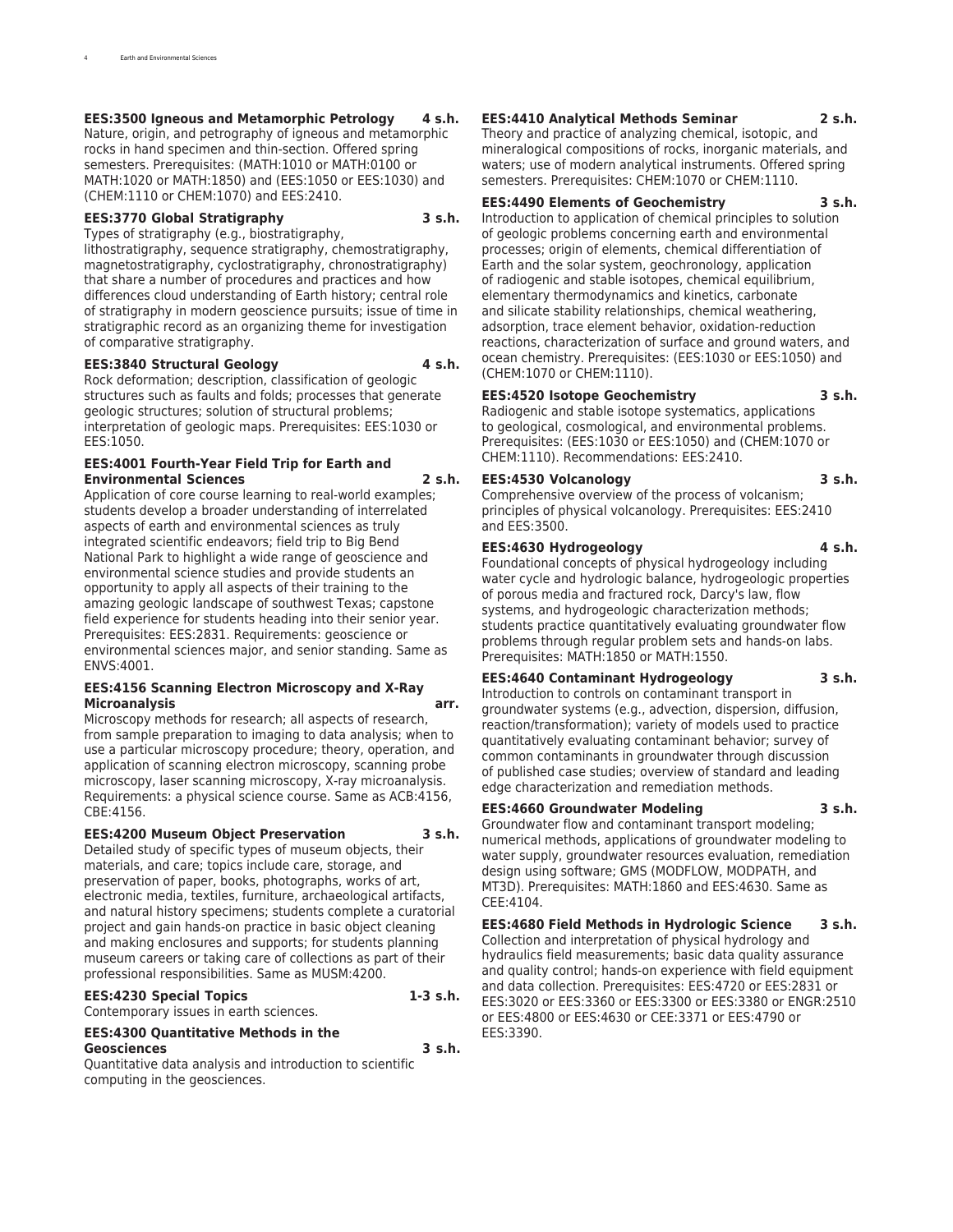#### **EES:4700 Evolution of Ecosystems 3 s.h.**

Evolutionary history of terrestrial and marine ecosystems; ecological processes from population to ecosystem levels; community assembly, trophic levels, networks, biodiversity dynamics; practical aspects of paleoecological data collection, statistical analysis, modeling. Requirements: two courses in geoscience, biology, environmental sciences, anthropology, or geography. Same as ENVS:4700.

#### **EES:4710 Evolution of Plants 3 s.h.**

Evolutionary history of plants over geologic time: relationships, morphology, and fossil record of major plant lineages; patterns and processes in evolution of plant morphology and diversity; ecological innovations and evolution of terrestrial ecosystems; relationships between biotic and environmental change; paleobotanical tools in stratigraphy, paleoclimatology, sedimentology; practical aspects of paleobotanical data collection, statistical analysis, modeling; field trip. Requirements: two courses in geoscience, anthropology, biology, environmental science, or geography.

#### **EES:4720 Paleoclimatology 3 s.h.**

Introduction to glaciers and glacial and interglacial Earth systems; linkages among glacial, oceanic, and atmospheric systems and their effects on landscapes and biota over the past two million years; how oceans, atmosphere, and glaciers interact and landscape effects of past glacial and interglacial cycles. Requirements: physical geology or physical geography or anthropology.

#### **EES:4750 Mineral and Petroleum Exploration Geology 3 s.h.**

Fundamentals of resource exploration philosophy and methods, with project-based presentation of techniques and strategies for mineral exploration and petroleum exploration; integration and evaluation of geological, geochemical, and geophysical techniques for mineral exploration; hydrocarbon systems and seismic interpretation for petroleum exploration. Corequisites: EES:3500 and EES:3840.

## **EES:4790 Applied Environmental Geology 3 s.h.**

Application of geology, water, and earth processes to civil and environmental engineering practice; physical properties of rock and soil, geologic mapping and surveying, groundwater supplies and wells, stream engineering, watershed management, site investigations for environmental assessment, and geologic hazards. Prerequisites: EES:1030 or EES:1080 or EES:1050.

#### **EES:4800 Global Geophysics 3 s.h.**

Geophysics is the broad geoscience field interested in discovering the unseen characteristics of the Earth and other planets, including the internal structure of the Earth, the current motions of tectonic plates, the sources and causes of geological disasters, and the locations of economic resources; methods to accomplish these goals include seismology, gravity and magnetic studies, geodesy, and measurements of heat; course offers a broad introduction to these topics that is rooted in current and growing fields of active research. Requirements: introductory geology or physics.

## **EES:4820 Tectonics and Basin Analysis 3 s.h.**

Dynamic processes responsible for crustal genesis, plate movements, mountain building; plate boundary zones; sedimentologic, structural, petrologic, geophysical characteristics of major tectonic settings; multidisciplinary approach; week-long field trip. Corequisites: EES:3840.

## **EES:4832 Geologic Field Analysis 3 s.h.**

Structural, stratigraphic, and regional analysis of geology in the Rocky Mountains of Montana; emphasis on making reasonable geologic interpretations from field relationships; mapping projects in vicinity of Dillon, Montana that build on experience gained in EES:2831; capstone experience dedicated to synthesizing the geology of a fold-and-thrust belt near Glacier National Park. Offered summer session. Prerequisites: EES:2831 and EES:3840.

## **EES:4990 Senior Thesis in Geoscience arr.** Independent research resulting in a senior thesis. Requirements: senior standing.

**EES:4999 Honors Thesis in Geoscience arr.** Independent research resulting in an honors thesis. Requirements: honors standing.

**EES:5010 Geoscience Seminar Series 1 s.h.** Scholarly work and research in geoscience.

## **EES:5015 American Association of Petroleum Geologists Fall Field Trip 1 s.h.**

Resource-related topics in mineral and hydrocarbon exploration; tectonic settings for resources. Requirements: AAPG student chapter member or graduate standing, and basic understanding of mineralogy, petrology, and structural geology.

## **EES:5380 Process Geomorphology Seminar 1-3 s.h.**

Topics in process geomorphology ranging from fluvial dynamics to mass movement to sediment transport and related environmental processes.

#### **EES:5530 Geochronology 3 s.h.**

How to evaluate published ages, and assumptions/errors involved; how to select and sample suitable materials for dating, and choose a suitable dating method and analytical technique; opportunity to develop skills for research and professional careers. Prerequisites: EES:4490 or EES:4520.

## **EES:5550 Metamorphic Petrology 3 s.h.**

Interpretation of metamorphic rocks using hand specimens, thin sections, field relationships, mineralogical composition, texture, geochronology, isotope geochemistry, thermodynamics, kinetics, and tectonic setting; phase equilibria in pelitic, mafic, and carbonate rocks; thermobarometry, petrogenetic grids, P-T-X relationships, and psuedosections; kinetic models of metamorphic textures, heat-flow modeling, P-T-t paths, and tectonic evolution of metamorphic rocks. Prerequisites: EES:3500.

| <b>EES:6190 Directed Study</b><br>Independent research.<br><b>EES:6230 Special Topics</b><br>Contemporary issues in earth sciences. | arr.<br>$1-3$ s.h. |
|-------------------------------------------------------------------------------------------------------------------------------------|--------------------|
|                                                                                                                                     |                    |
| <b>EES:6390 Advanced Watershed Analysis</b><br>Seminar                                                                              | $1-3$ s.h.         |

Integration of existing knowledge of physical, hydrological, and environmental processes with management issues and challenges in water resources and environmental management; aspects of water quantity and quality, water use and treatment, and basin management issues related to forestry, agriculture, urbanization, floods, droughts.

**EES:6570 Tectonics and Petrology Seminar 1-2 s.h.** Topics in tectonics, structural geology, petrology.